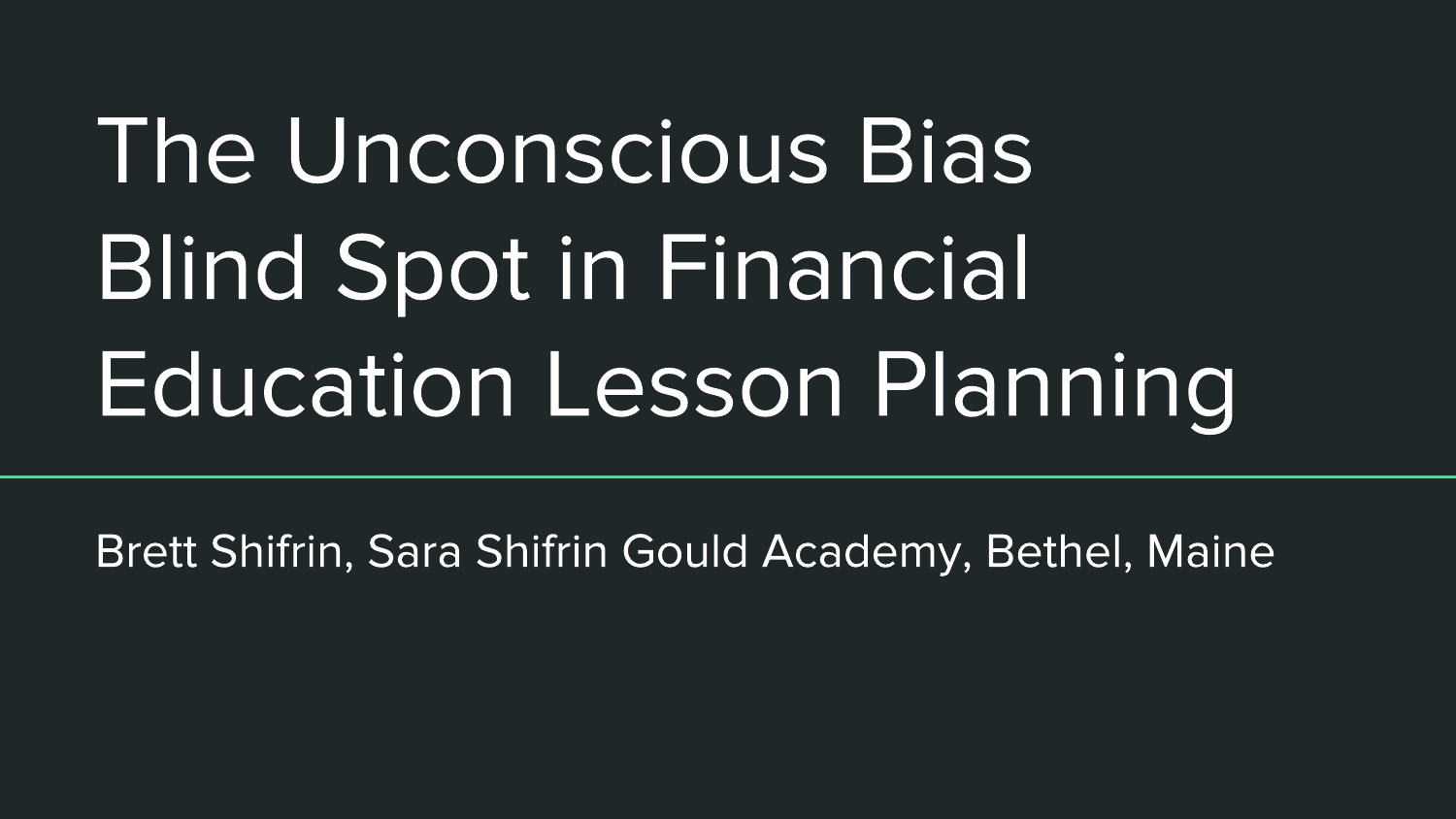### **OBJECTIVES**

**Explain what bias is through** scientific research

Understand how it can negatively influence teaching and learning

Introduce design thinking method

Commit to taking one action to mitigate bias in lesson planning

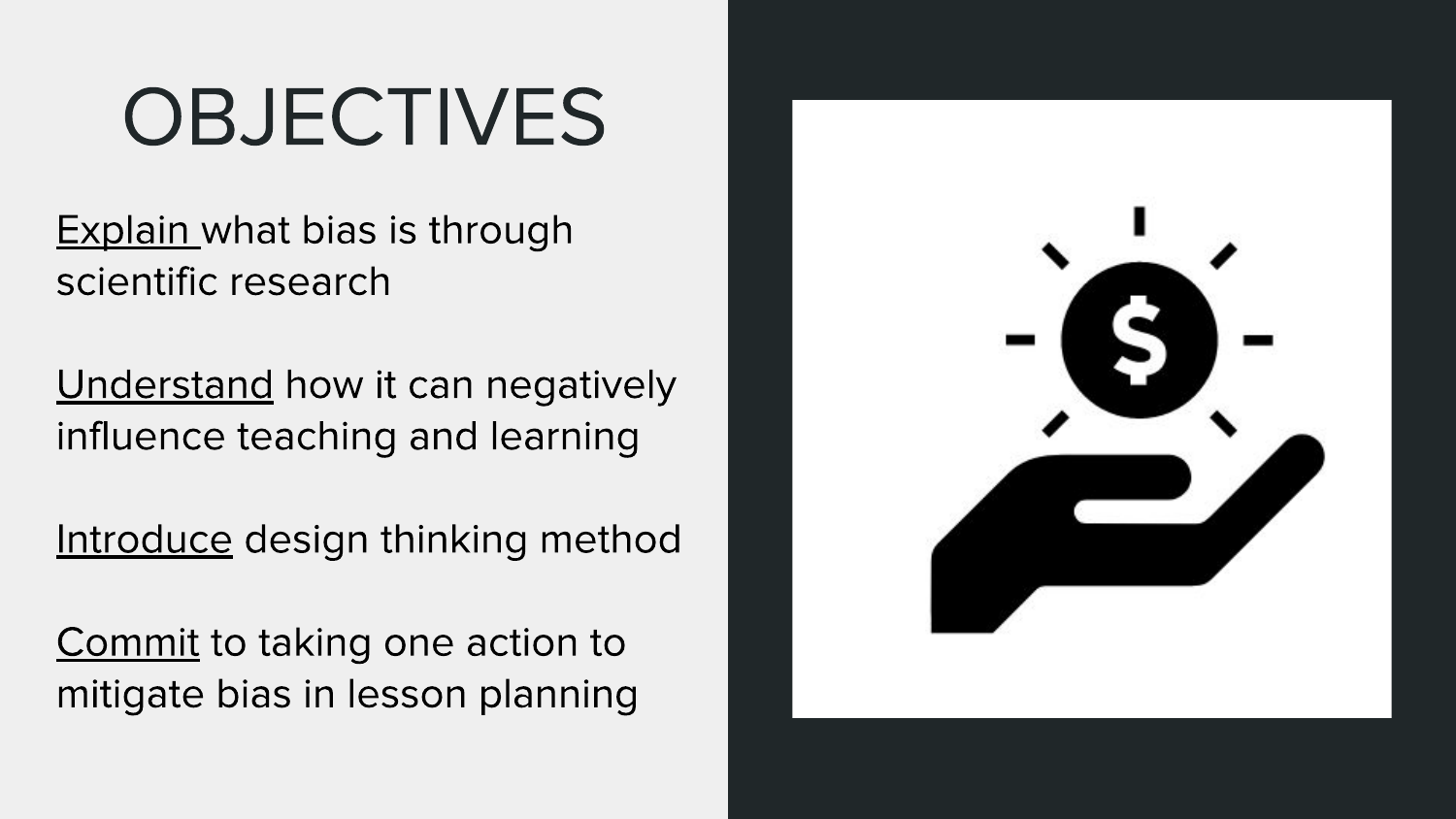## Why us?

Passion, Purpose, and (em)Power



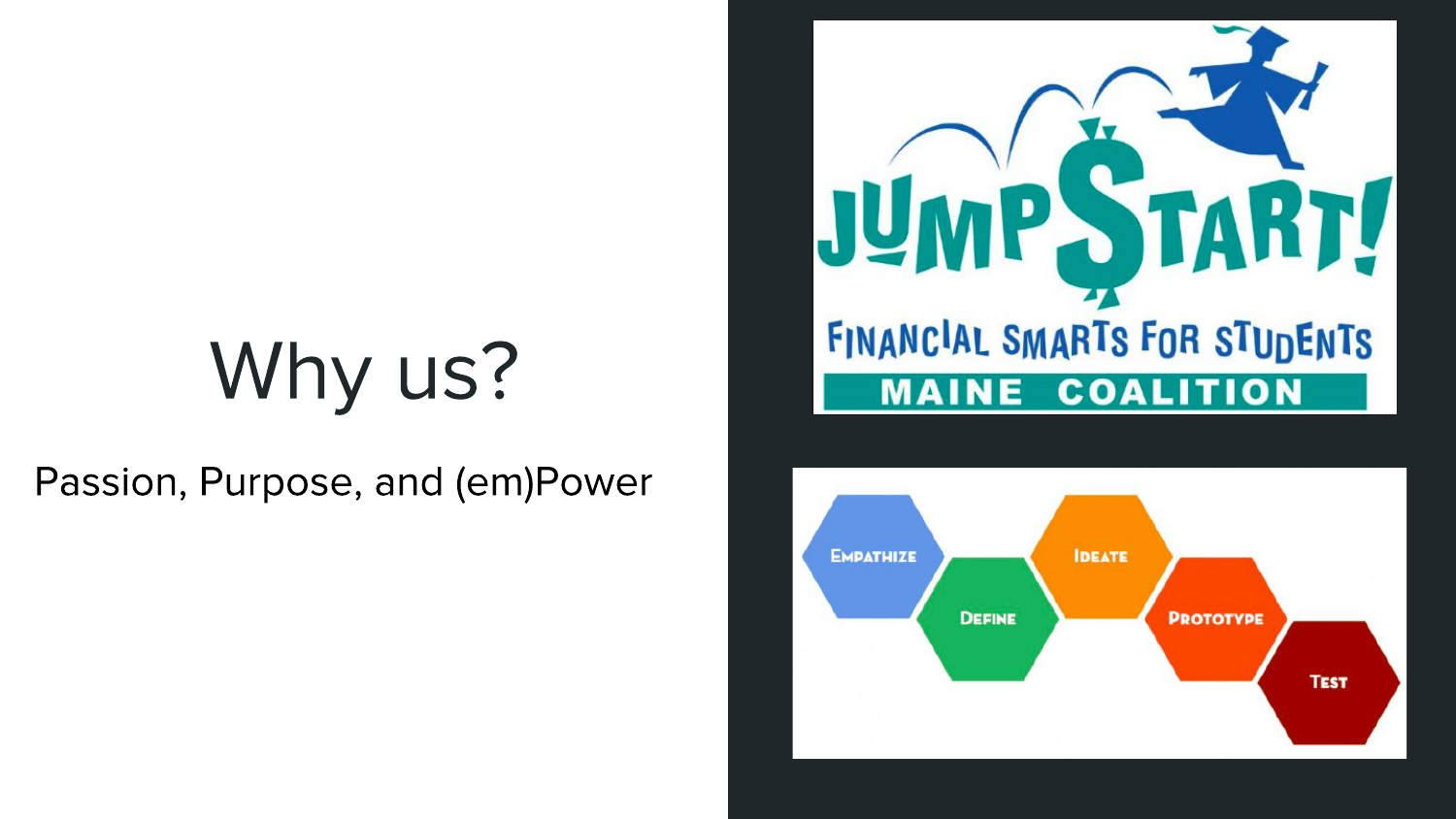## Why you?

What do you hope to learn?

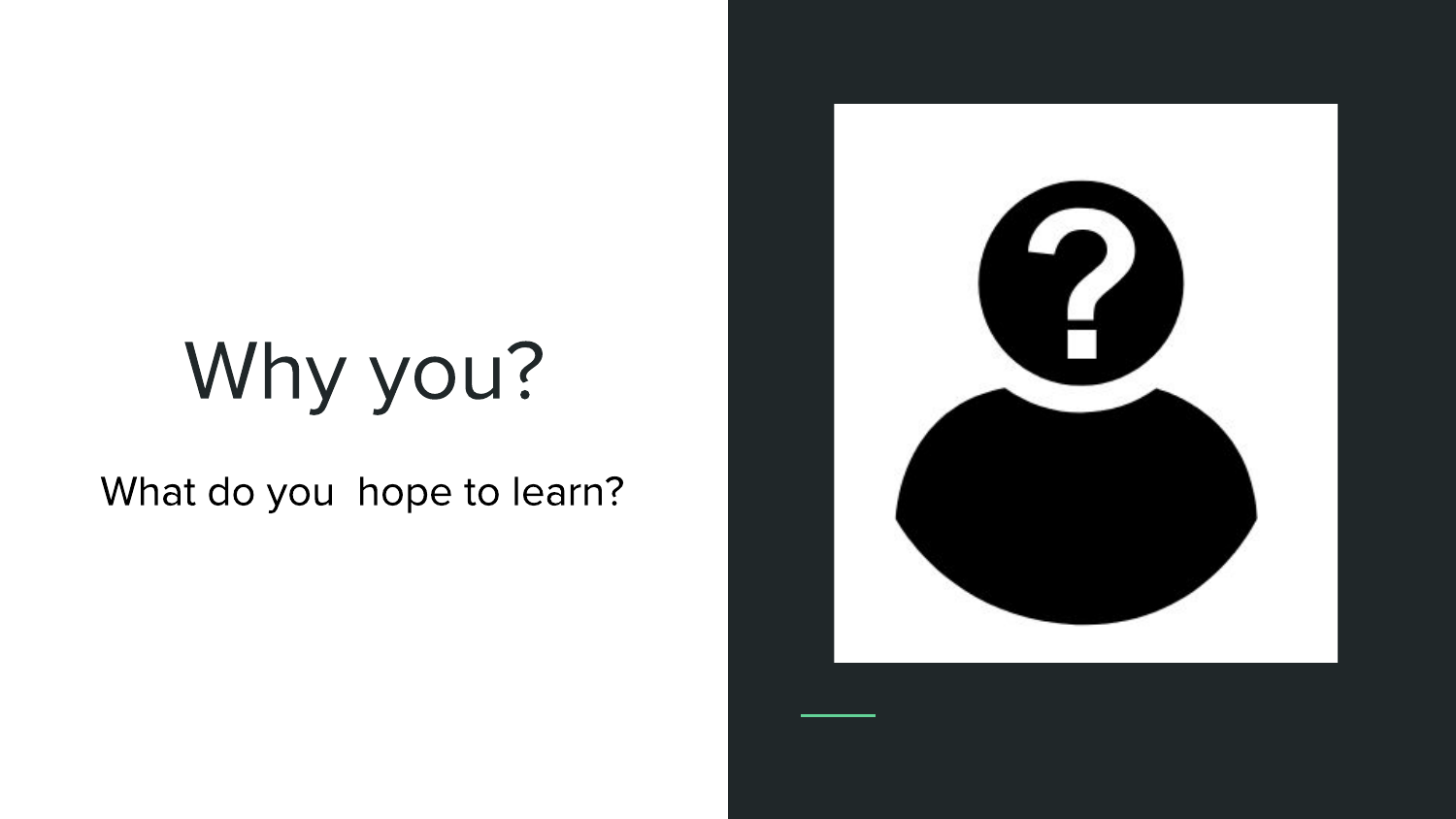

40 bits of information

99.99996%

Bias helps us make it through the day and leads us astray.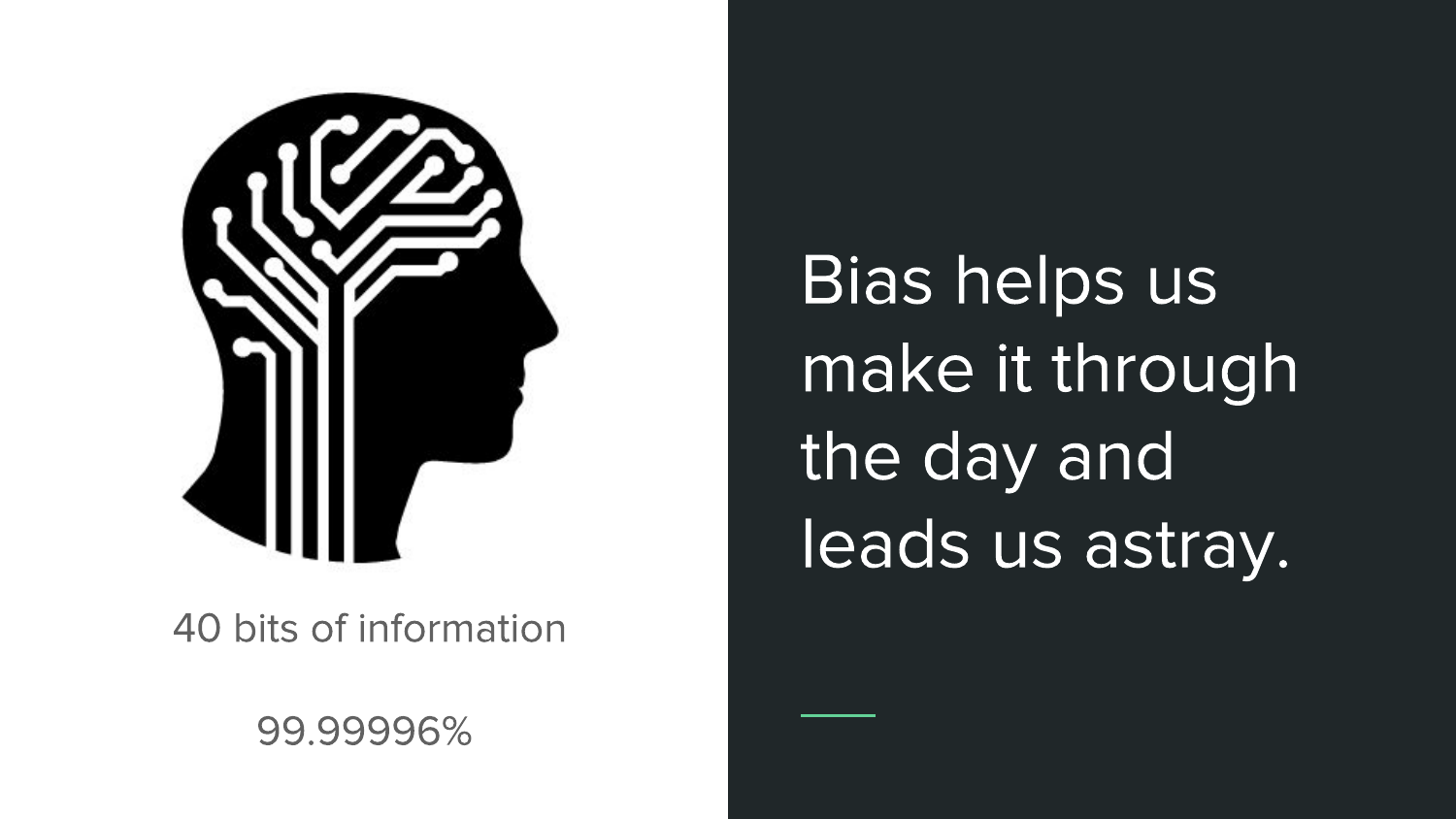

### YOU are biased.

And, you are not a bad person.

And, it matters to recognize bias.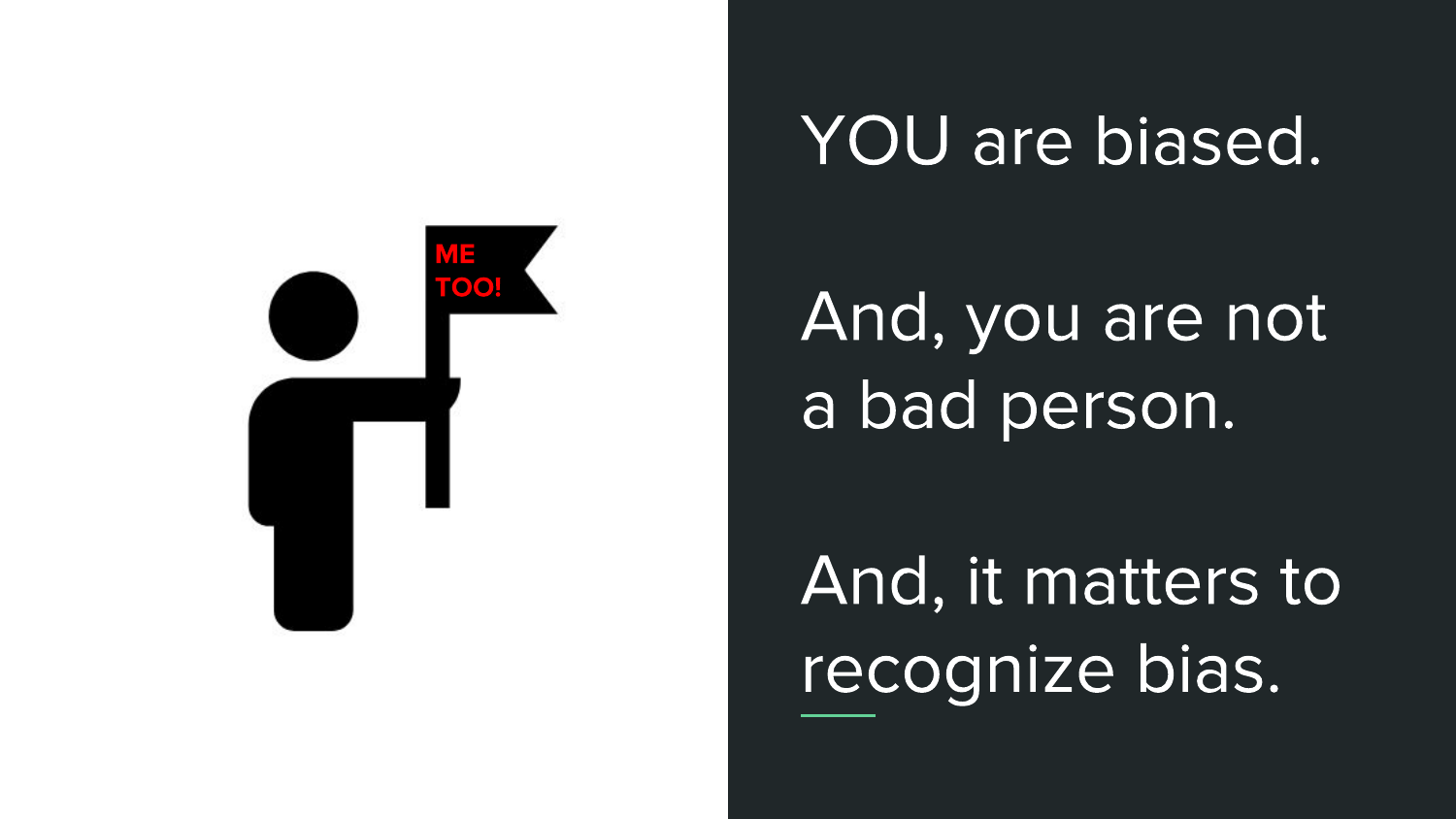"Thaler demonstrated that mankind was afflicted by emotion and irrationality, which influences their decision making on everything from retirement savings, to health-care policy, to professional sports."

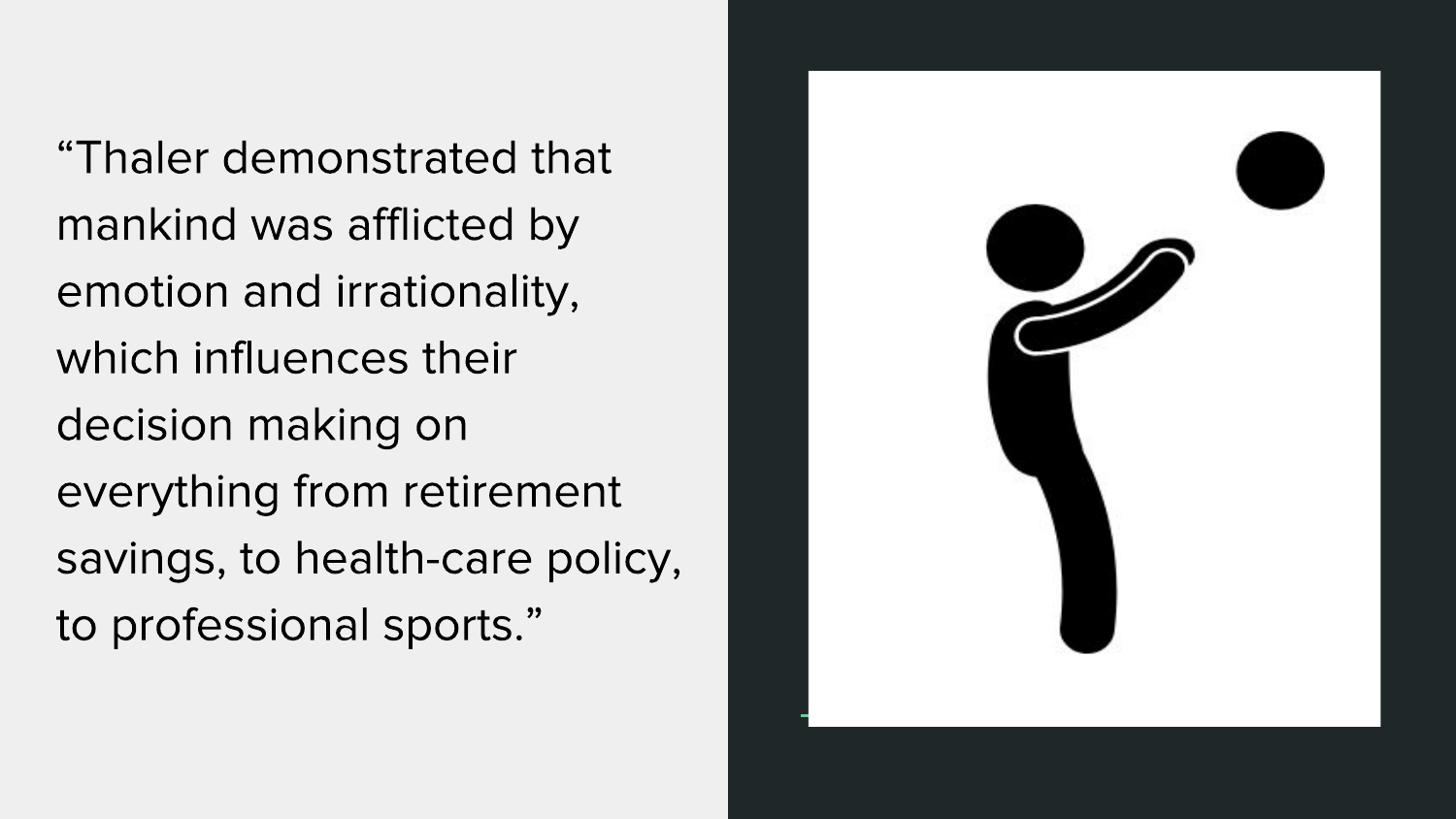### **Common Cognitive Biases in Financial Decision Making**

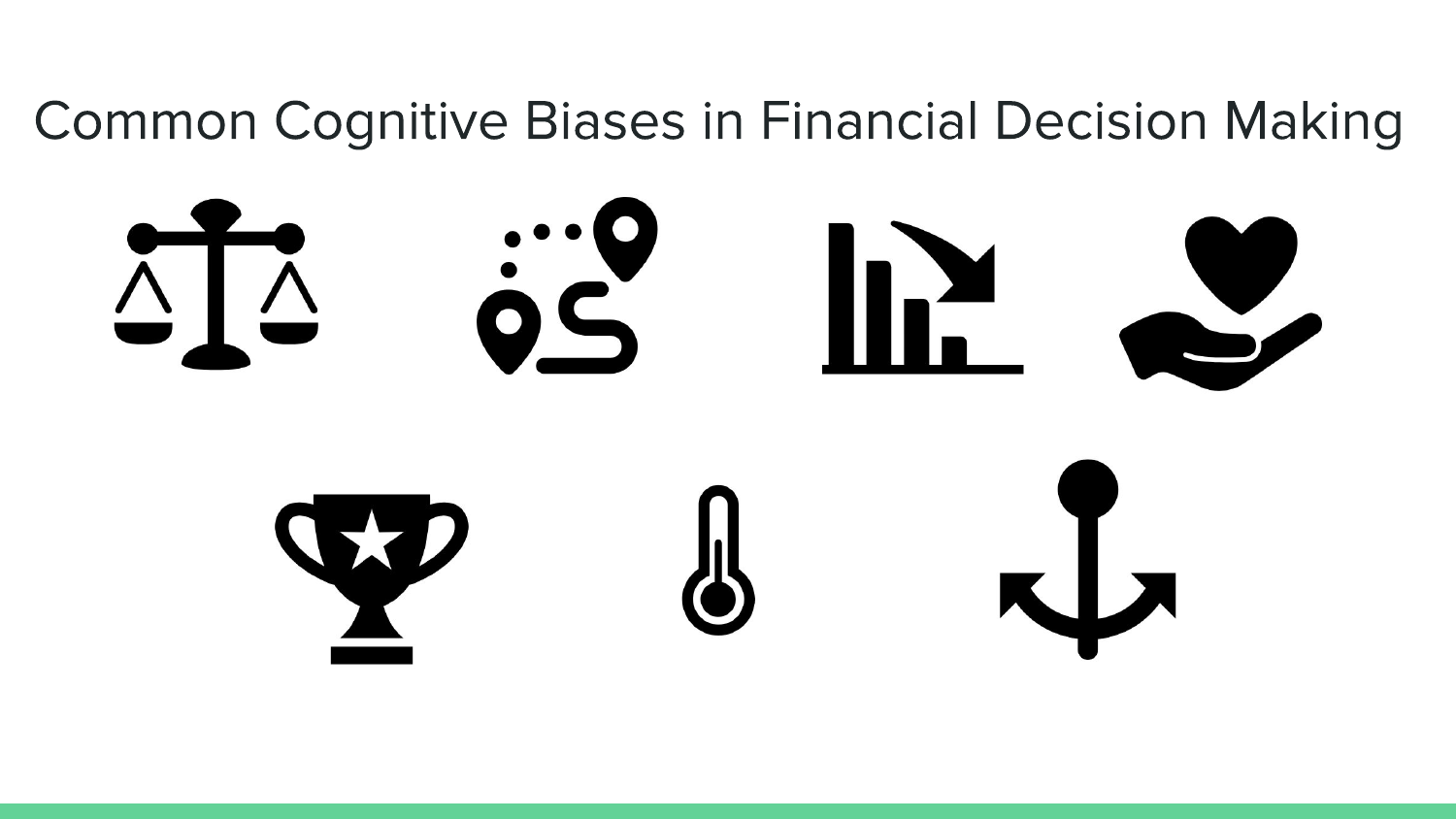#### **NOTICE**

identity, power, context

#### **EMPATHIZE**

privilege + context student needs + teacher role

#### **DEFINE**

content purpose potential common biases  $topics + triggers$ 

#### **IDEATE + REDESIGN**

awareness of common biases inclusive examples cognitive "bias busters"



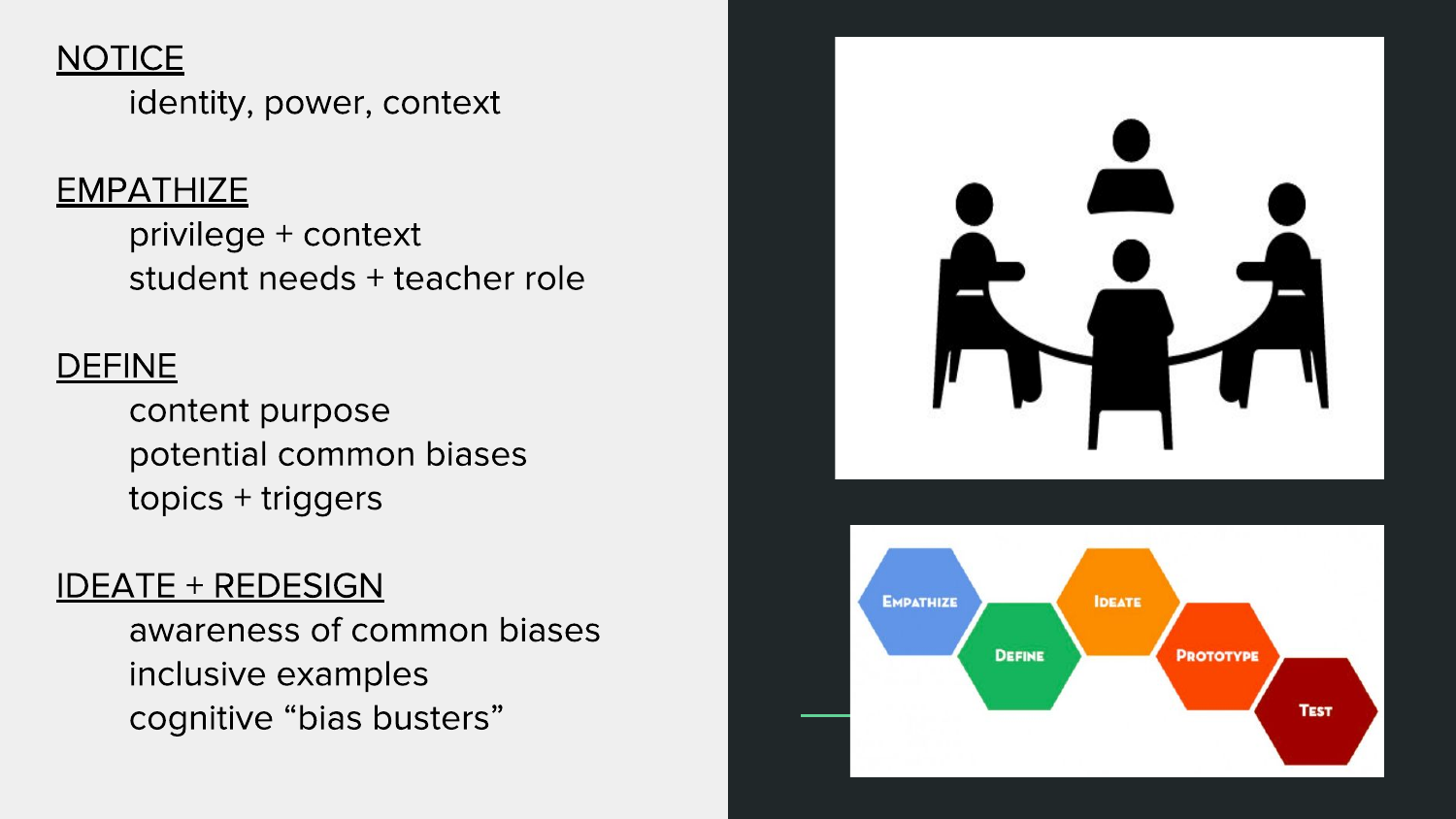

### **Questions / Comments**

Commit to taking one action to mitigate bias in lesson planning.

Share your email and date.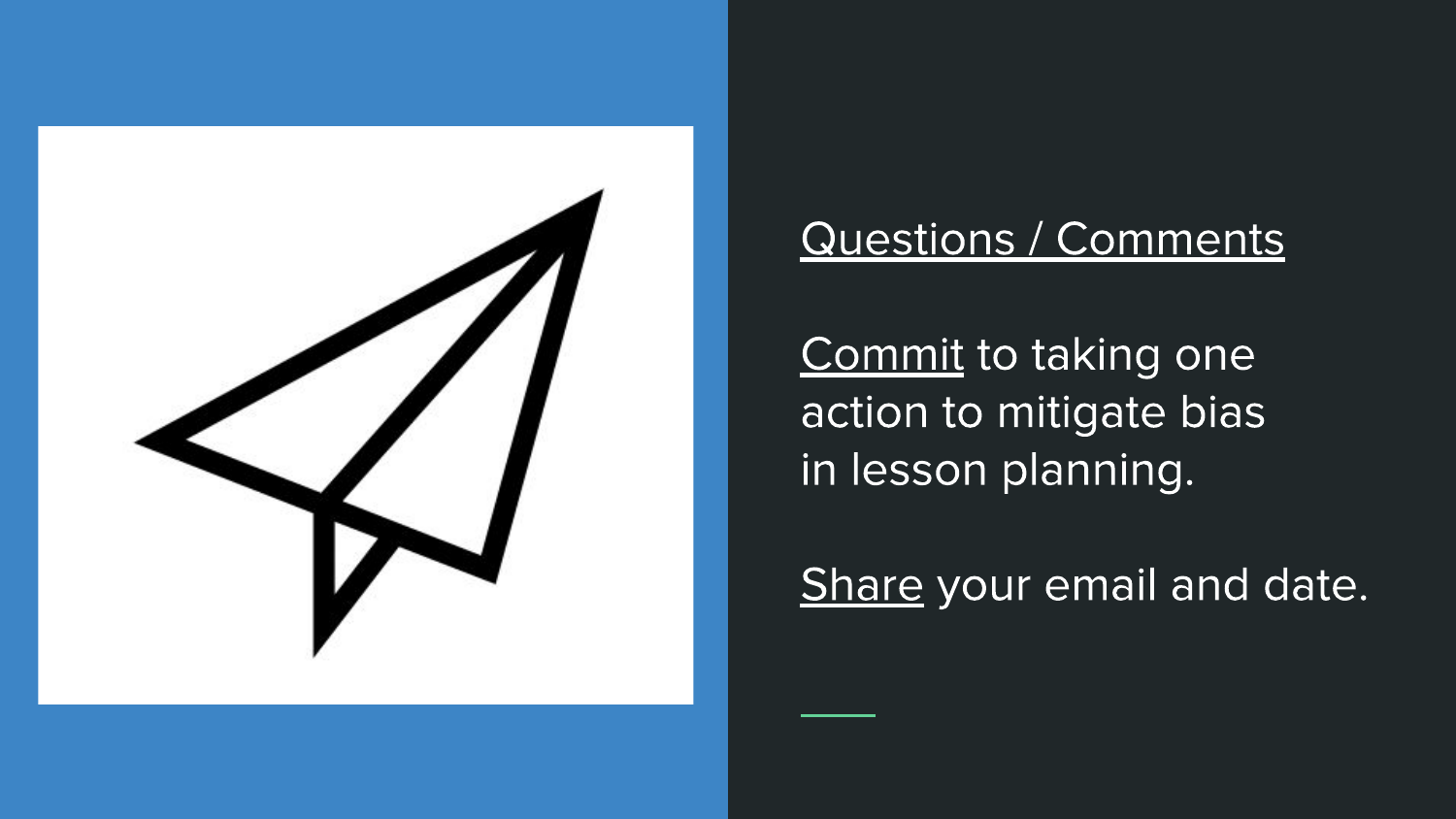#### **Common Cognitive Biases in Financial Decision Making**



**Confirmation Bias:** giving more importance to information, feedback and advice that agrees with your own tendencies and beliefs. When you ask like-minded people for feedback on an idea instead of seeking out that person who has a different perspective or opinion than you.



**Representative Bias:** using mental shortcuts to deal with large amounts of unique information. Categorizing items or making generalizations to make sense of ideas.



**Loss-Aversion Bias (regret aversion bias ) :** Holding onto something of value believing it will rebound. Often seen when a stock price drops and an investor will hold onto the stock because the investor does not want to realize the loss and believes that can sell it when it goes back up.



**Endowment Bias:** What we do own is more valuable than what do not own. Selling a house for above the market price because you believe that is more valuable than comparable houses due to your attachment. ( Similar to Loss- Aversion Bias)



**Overconfidence Bias (Self Attribution Bias) :** Believing that you have more skills, intelligence or knowledge than those around you making a different decision. Believing you will be the one who is different. Buying that lottery ticket because you will be the one who wins even though the odds of winning are extremely slim.



**Recency Bias (Familiarity Bias):** The tendency to believe what has recently happened will continue or using historical data to base future performance. The tendency to underemphasize long-term averages or trends. Forgetting the idea of "returning to the norm. The hot had fallacy: a basketball player has made the last five shots and you believe the player will make the next shot, instead of recognizing that the player will probably miss to return to the average completion rate

**Anchoring Bias:** Relying on a past experience or an initial piece of information when making a current decision. Reading that the average student debt a college student gr[aduates with in 2018 is \\$39,400, taken from](https://studentloanhero.com/student-loan-debt-statistics/) **https://studentloanhero.com/student-loandebt-statistics/**, May 1, 2018, taken on Thursday May 10, 2018

**Citations** 

Behavioral Bias- Cognitive Vs Emotional Bias in Investing: **[https://www.investopedia.com/articles/investing/051613/behavioral-bias](https://www.investopedia.com/articles/investing/051613/behavioral-bias-cognitive-vs-emotional-bias-investing.asp)cognitive-vs-emotional-bias-investing.asp**, May 3, 2018, used May 8, 20189

Psychological Biases That Hurt Investors: [https://money.usnews.com/investing/slideshows/9-psychological-biases-that-hurt](https://money.usnews.com/investing/slideshows/9-psychological-biases-that-hurt-investors?slide=5)**investors?slide=5**, December 12, 2016, referenced May 8, 2018

Your Brain is Hurting Your Investment Returns: [https://money.usnews.com/investing/articles/2017-04-06/your-brain-is-hurting-your](https://money.usnews.com/investing/articles/2017-04-06/your-brain-is-hurting-your-investment-returns)**investment-returns** , April 6, 2017, taken on May 10, 2018